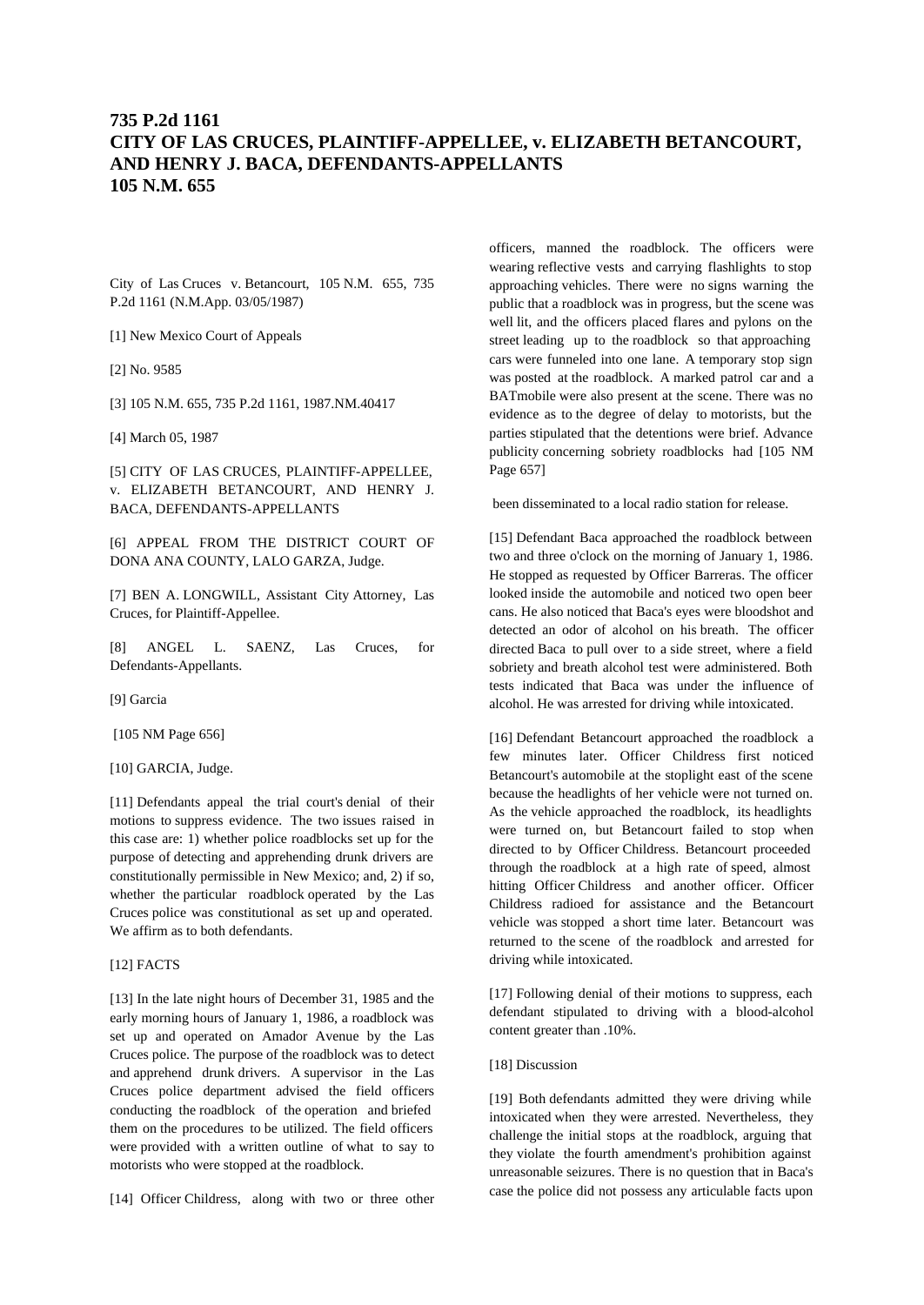which to base a reasonable suspicion or probable cause that he was driving while intoxicated prior to the initial stop. Accordingly, affirmance or reversal of his conviction depends entirely upon the constitutionality of the initial stop at the roadblock.

[20] This is not true of Betancourt's appeal. The facts recited above show that Officer Childress possessed sufficient articulable facts upon which to stop her and probable cause to believe that she was driving while intoxicated. See Terry v. Ohio, 392 U.S. 1, 88 S. Ct. 1868, 20 L. Ed. 2d 889, (1968); State v. Luna, 93 N.M. 773, 606 P.2d 183 (1980). Accordingly, we affirm the denial of her motion to suppress evidence. State v. Beachum, 83 N.M. 526, 494 P.2d 188 (Ct. App.1972) (trial court will be affirmed on appeal if right for any reason).

### [21] ISSUE NO. 1

[22] It is beyond question that stopping motorists for the purpose of detecting and apprehending drunk drivers constitutes a "seizure" under the fourth amendment. E. g., Ingersoll v. Palmer, 184 Cal. App.3d 1198, 221 Cal.Rptr. 659 (1985), review granted, 224 Cal. Rptr. 719, 715 P.2d 680 (1986); State v. Deskins, 234 Kan. 529, 673 P.2d 1174 (1983); Webb v. State, 695 S.W.2d 676 (Tex.Cr. App.1985). See also Delaware v. Prouse, 440 U.S. 648, 99 S. Ct. 1391, 59 L. Ed. 2d 660 (1979); United States v. Martinez-Fuerte, 428 U.S. 543, 96 S. Ct. 3074, 49 L. Ed. 2d 1116 (1976). The essence of the fourth amendment prohibition against unreasonable searches and seizures is to safeguard the privacy and security of individuals against arbitrary invasion by governmental officials by imposing a standard of reasonableness upon the exercise of those officials' discretion. Deskins. Thus, we hold that a roadblock is not per se violative of the fourth amendment when motorists are stopped without probable cause or a reasonable suspicion, but, rather, we believe the question of whether a particular roadblock violates the fourth amendment is basically one of reasonableness. See People v. Bartley, 109 Ill.2d 273, 93 Ill. Dec.347, 486 N.E.2d 880 (1985); People v. Scott, 63 N.Y.2d 518, 483 N.Y.S.2d 649, 473 N.E.2d 1 (1984). [105 NM Page 658]

 However, because "[n]o right is held more sacred \* \* \* than the right of every individual to the possession and control of his own person, free from all restraint or interference," Union Pacific Railway Co. v. Botsford, 141 U.S. 250, 251, 11 S. Ct. 1000, 1001, 35 L. Ed. 734 (1891), the reasonableness of any roadblock will be very closely scrutinized. In determining whether a roadblock is reasonable within the meaning of the fourth amendment, we must balance the gravity of the governmental interest or public concern served by the roadblock, the degree to which it advances these concerns and the severity of the interference with individual liberty, security, and privacy resulting from the roadblock. Ingersoll; Bartley; Deskins;

### Webb.

[23] The need to deter, detect and remove drunk drivers from the public highways weighs heavily in favor of the state. Ingersoll; Bartley; Deskins; Scott. We need not recite the tragic figures involving the carnage caused by drunk drivers on our highways. See Ingersoll; Bartley. There can be no doubt that the threat posed by drunk drivers to public safety is so great that any reasonable efforts utilized by the state to deter, detect and remove them from the highways will be upheld by this court.

[24] While no New Mexico cases have dealt with sobriety roadblocks, three cases have considered roadblock checks of driver's license and vehicle registration. See State v. Bloom, 90 N.M. 192, 561 P.2d 465 (1977); State v. Bidegain, 88 N.M. 466, 541 P.2d 971 (1975); State v. Ruud, 90 N.M. 647, 567 P.2d 496 (Ct. App.1977). In State v. Bidegain, no question of the validity of the stop was presented; therefore, the supreme court treated it as lawful. The supreme court in State v. Bloom simply held such stops are lawfully authorized pursuant to statutory authority. The supreme court was not called upon to consider the constitutional implications. In the same year that State v. Bloom was decided, this court did have occasion to examine the constitutionality of routine checks for license and vehicle registration. In State v. Ruud, we said that notwithstanding the statutory authority, such stops must comply with the constitutional requirements of the fourth amendment of the United States Constitution. While holding invalid stops based on random selection of motorists, we recognized the validity of "routine roadblock set up in good faith to check registration certificates and driver's licenses." Id. 90 N.M. at 650, 567 P.2d at 499 (citation omitted).

[25] All three of the cases just discussed were decided before Delaware v. Prouse. Because we discern no real difference between roadblocks to check for licenses and vehicle registration and roadblocks to check for sobriety, what we decide today simply adds to State v. Rudd the standard for determining the validity of roadblocks and guidelines useful in testing that standard. We take this opportunity to present eight guidelines what will be considered in determining the reasonableness of a roadblock. See Ingersoll. We would emphasize that we do not foreclose consideration of other relevant factors where appropriate and we hold that no one guideline is necessarily dispositive of the issue, so long as there is evidence to ensure that an individual's reasonable expectation of privacy is not subject to arbitrary invasion solely at the unfettered discretion of officers in the field. Brown v. Texas, 443 U.S. 47, 99 S. Ct. 2637, 61 L. Ed. 2d 357, (1979). See Delaware v. Prouse; United States v. Martinez-Fuerte.

[26] 1. Role of supervisory personnel.

[27] We agree with the Ingersoll court that the decision to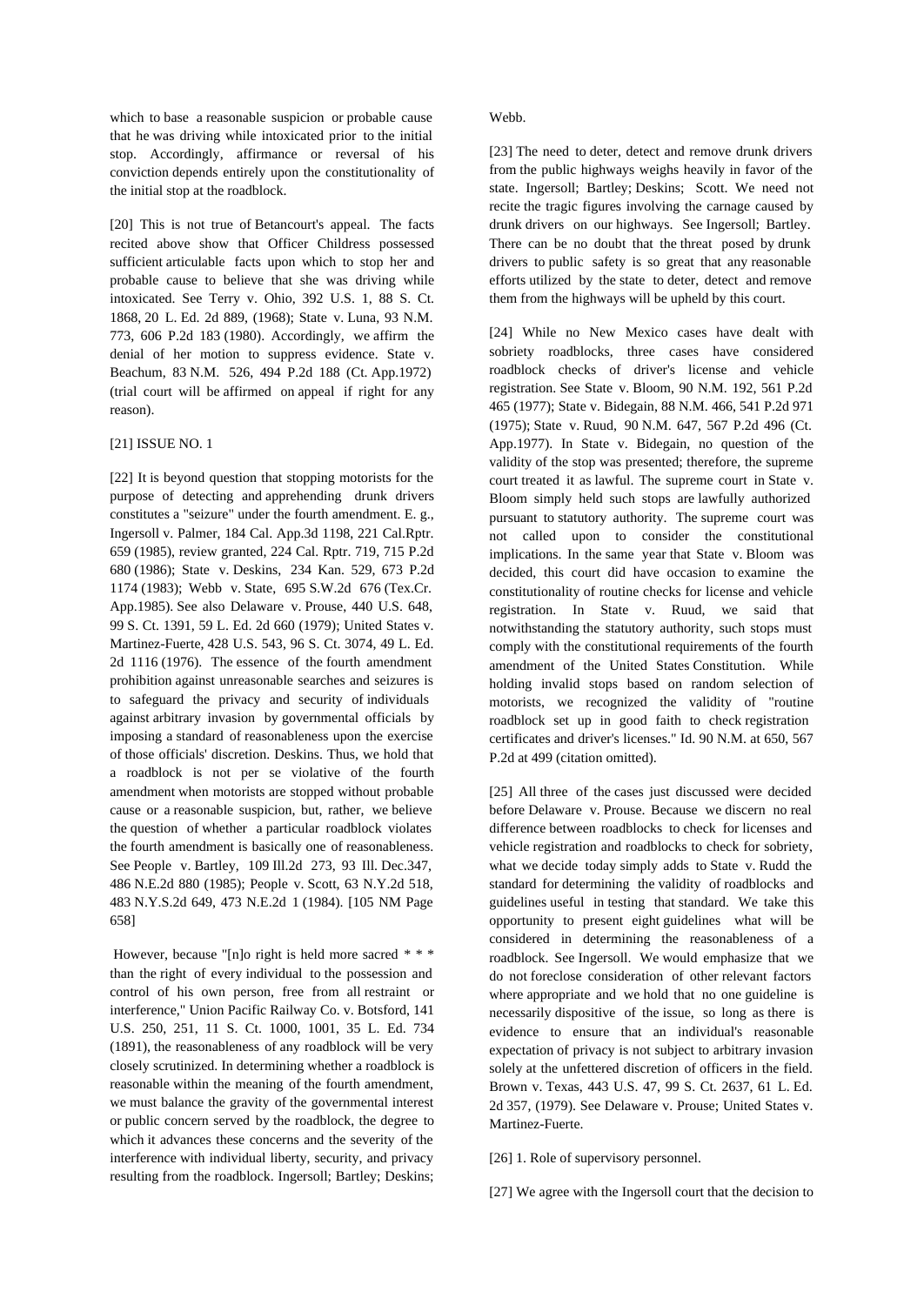set up a sobriety roadblock, the selection of the site and procedures for conducting it must be made and established by supervisory law enforcement personnel rather than officers in the field. Ideally, roadblock decisions should be made by the chief of police or other high-ranking supervisory officials. See Little v. State, 300 Md. App. 485, 479 A.2d 903 (1984). This is essential to reduce the possibility of improper, unbridled discretion of the officers who meet and deal with the motoring public.

[28] 2. Restrictions no discretion of field officers.

[29] For a valid roadblock, it is important that the discretion of field officers be restricted. {PA}

[30] Page 659} Ingersoll. Automobiles should not be stopped randomly. it would proper to stop every automobile. Alternatively, the procedural plan may properly include a mathematical selection formula, stopping, for example, every third automobile. Unrestricted discretion in determining which vehicle to stop leads to the evil we seek to avoid. it is also wise to instruct officers orally in writing on uniform procedures to be utilized when stopping motorists. As nearly as possible, each motorist should be dealt with in precisely the same manner.

### [31] 3. Safety.

[32] The safety of the motoring public and the field officer should also be given proper consideration. Here, we look to safety measures aimed at warning approaching traffic, the degree to which the roadblock causes traffic congestion and whether the roadblock is set up in such a way so as to put the motoring public and officers in unnecessary peril.

### [33] 4. Reasonable location.

[34] The location of the roadblock is significant in determining the degree of intrusiveness and safety of the public and police. Ingersoll. It will also impact on the deterrent effect of the sobriety roadblock and its detection value. Obviously, a location chosen with the actual intent of stopping and searching only a particular group of people, i.e., Hispanics, blacks, etc., would not be tolerated.

# [35] 5. Time and duration.

[36] This factor also bears on the intrusiveness and effectiveness of the roadblock. Ingersoll. Reasonableness is the standard. For example, sobriety checkpoints established during the late evening hours on a weekend may be reasonable to detect drunk drivers, while continuing the roadblock through Monday morning during rush hour might not be reasonable.

# [37] 6. Indicia of official nature of the roadblock.

[38] The official nature of the roadblock should be

immediately apparent. Officers in the field should be uniformed; police cars should be marked; and warning or stop signs, flares and pylons are advisable. The roadblock scene should strike an appropriate balance to provide for high visibility at the roadblock, yet minimize the potential fear and apprehension to the public. In addition to being important for safety reasons, these indicia will reassure motorists that the stop is duly authorized. Ingersoll.

### [39] 7. Length and nature of detention.

[40] The average length of time that a motorist is detained at the roadblock and the degree of intrusiveness should be minimized. This will avoid lengthy delays and traffic congestion. Initially, motorists should be detained only long enough to be informed of the purpose of the stop and to look into the vehicle for signs of intoxication. Where facts within the observation of the officer warrant further investigation, the suspected motorist should be asked to pull into a separate testing area so as not to unreasonably inhibit the flow of traffic.

### [41] 8. Advance publicity.

[42] The deterrence value of any roadblock and its reasonableness for sobriety checks will be enhanced if given widespread advance publicity. Ingersoll; Commonwealth v. McGeoghegan, 389 Mass. 137, 449 N.E.2d 349 (1983).

[43] Considering and balancing the interest involved, we hold that sobriety roadblocks conducted in accordance with guidelines approximating those we have numerated are permissible under the fourth amendment to the United States Constitution.

# [44] ISSUE NO. 2

[45] The question now is whether the roadblock in question passes constitutional muster. Although an analysis of the constitutionality of the roadblock in this case is problematic because the city attorney was operating under the misapprehension that defendants had the burden of proving the illegality of the roadblock, a number of important facts were stipulated to at the [105 NM Page 660]

 beginning of trial. The stipulated facts were that: 1) the roadblock was implemented by supervisory personnel of the Las Cruces Police Department; 2) there were flares in the vicinity, a stop sign was used and the area was well lighted; 3) a marked patrol car and a BATmobile were present; 4) flares and pylons were used so that cars were funneled into one lane; 5) officers wore reflective vests and carried flashlights to stop approaching motorists; 6) the roadblock was designed to make the detentions as brief as possible; 7) advance notice was given to a radio station for public release; and 8) a diagram of the location, showing the method by which the roadblock was carried out was entered into evidence. Additionally,